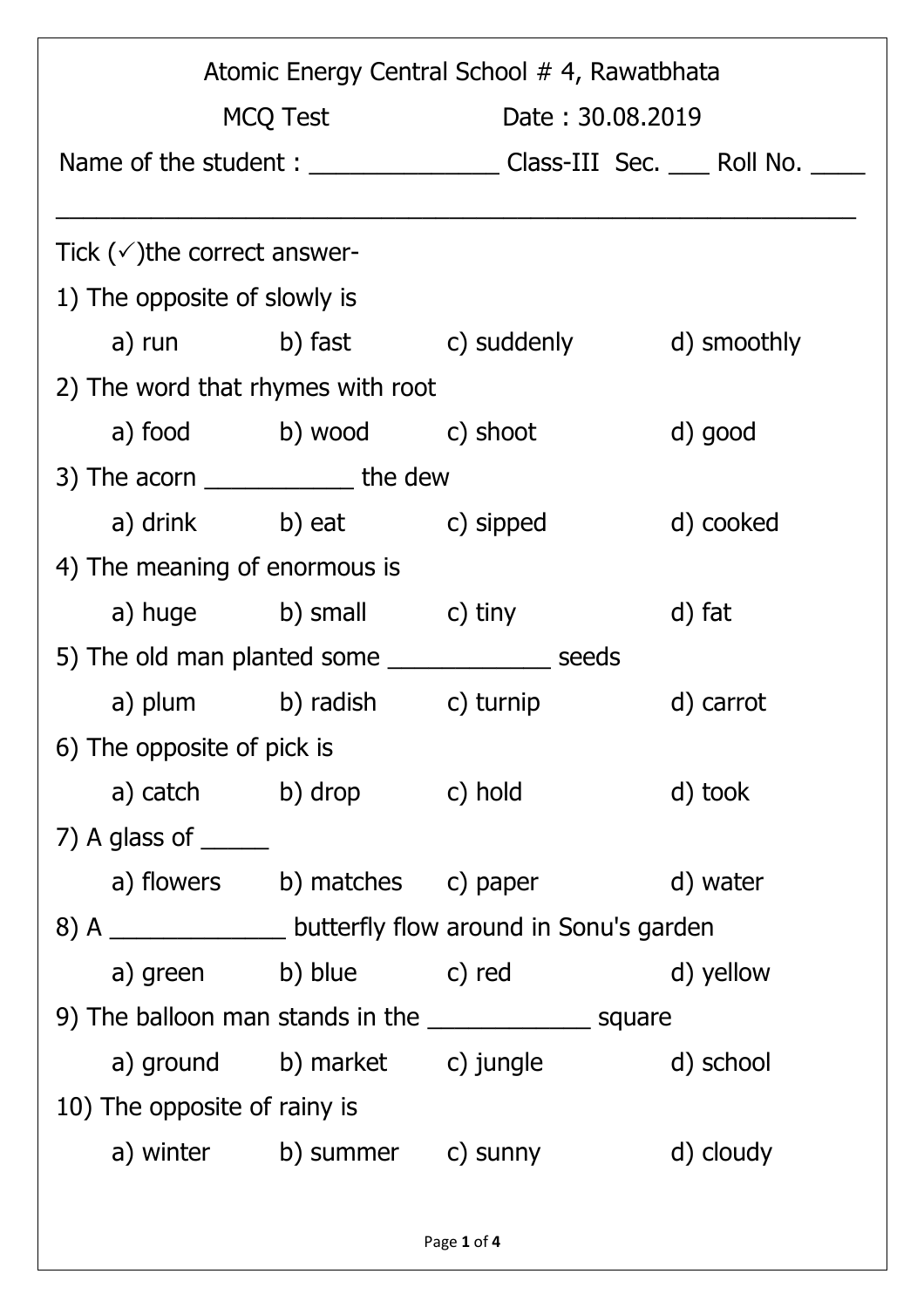| 11) <b>'हमसे सब कहते'</b> कविता के कवि का नाम क्या है ?<br>क. गिरिजा रानी आस्थाना<br>ग. सुरेन्द्र विक्रम |                                                | ख. निरंकार देव सेवक<br>घ. योगेश जोशी             |          |  |
|----------------------------------------------------------------------------------------------------------|------------------------------------------------|--------------------------------------------------|----------|--|
| 12) <b>'बादल'</b> का पर्यायवाची शब्द क्या होगा ?                                                         |                                                |                                                  |          |  |
|                                                                                                          |                                                |                                                  |          |  |
| 13) दिए गए शब्दों में से सही खेलने का सामान कौन सा है ?                                                  |                                                |                                                  |          |  |
|                                                                                                          |                                                |                                                  |          |  |
| 14) 'अंदर' शब्द का विलोम शब्द छाँटो                                                                      |                                                |                                                  |          |  |
|                                                                                                          |                                                | क. जाओ ख. आओ ग. खेलो                             | घ. बाहर  |  |
| 15) गलत लिखे 'मुशलाधार' शब्द का सही रूप क्या होगा ?                                                      |                                                |                                                  |          |  |
|                                                                                                          |                                                | क. मुसलाधार ख. मूसलाधार ग. मुश्लाधार घ. मुषलाधार |          |  |
| 16) 'आँखें खुली की खुली रहना' मुहावरे का अर्थ क्या होगा ?                                                |                                                |                                                  |          |  |
| क. आश्चर्य में पड़ना                                                                                     |                                                | ख. डर कर भागना                                   |          |  |
| ग. चुपचाप                                                                                                |                                                | घ. इनमें से कोई नहीं                             |          |  |
| 17) <b>'भिन – भिन'</b> किसकी आवाज़ है ?                                                                  |                                                |                                                  |          |  |
| क. पानी भरने की                                                                                          |                                                | ख. इंजन चलने की                                  |          |  |
| ग. कपड़ा फटने की                                                                                         |                                                | घ. मक्खी भिन भिनाने की                           |          |  |
| 18) खूँटे पर नहीं बाँधे जाने वाले जानवर पर निशान लगाओ –                                                  |                                                |                                                  |          |  |
| क. गाय                                                                                                   | ख. भैंस                                        | ग बिल्ली घ. घोडा                                 |          |  |
|                                                                                                          |                                                |                                                  |          |  |
| 19) ' <b>पंडित'</b> का स्त्रीलिंग क्या होगा  ?                                                           |                                                |                                                  |          |  |
|                                                                                                          | क. महारानी         ख. पंडिताइन        ग. शेरनी |                                                  | घ. धोबिन |  |
| 20) <b>`बला</b> ' शब्द का सही अर्थ क्या होगा ?                                                           |                                                |                                                  |          |  |
| क. बच्चा                                                                                                 | ख. बाघ                                         | ग. आफ़त                                          | घ. बेकार |  |
|                                                                                                          |                                                |                                                  |          |  |

Page 2 of 4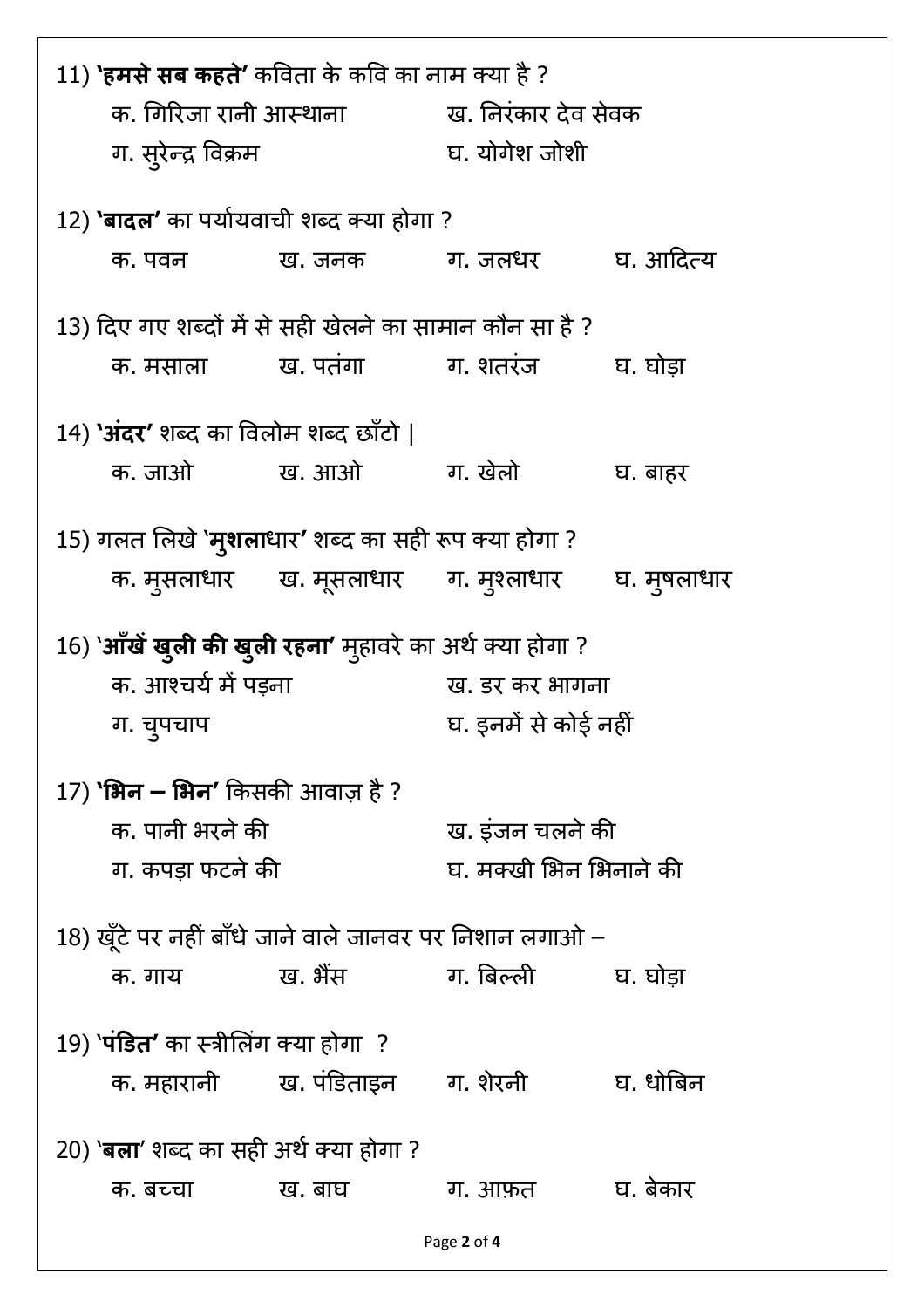|                                                                                                                                                                                       | 21) Which year was it three years back 2011?<br>A) 2008 B) 2009 C) 2015 D) 2014                            |                     |         |  |  |
|---------------------------------------------------------------------------------------------------------------------------------------------------------------------------------------|------------------------------------------------------------------------------------------------------------|---------------------|---------|--|--|
| $A)$ 10                                                                                                                                                                               | 22) How many edges are there in a dice?<br>B) 6 C) 8                                                       |                     | $D)$ 12 |  |  |
|                                                                                                                                                                                       | 23) Reena bought a shirt for Rs. 275 and trousers for Rs. 185. How much<br>money did she spend altogether? |                     |         |  |  |
|                                                                                                                                                                                       | A) 180 B) 360 C) 460<br>24) Observe the pattern and write the missing numbers.                             |                     | D) 90   |  |  |
| A) 300                                                                                                                                                                                | 360 340 320 280                                                                                            | B) 305 C) 290       | D) 295  |  |  |
|                                                                                                                                                                                       | 25) Sameer is 35 years old. Salman is 68 years old. How much younger is<br>Sameer than Salman?             |                     |         |  |  |
|                                                                                                                                                                                       | A) 43 B) 23                                                                                                | C) 33               | D) 13   |  |  |
| 26) We are two numbers. If you add us you get 100. The difference<br>between us is also 100. What numbers are we?<br>$A)$ 0 and 100<br>B) 50 and 50<br>$C)$ 0 and 200<br>D) 0 and 150 |                                                                                                            |                     |         |  |  |
| 27) The standard unit for measuring long distance is.<br>A) Millimetre B) Centimetre<br>C) Inches<br>D) Kilometre                                                                     |                                                                                                            |                     |         |  |  |
| $A)$ 18                                                                                                                                                                               | 28) Jahnavi's height is 8 cm more than 1 metre. Her height is _____ cm.<br>B) 180                          | $C)$ 108cm $D)$ 100 |         |  |  |
|                                                                                                                                                                                       | 29) Rinky's height is 20 cm less than 1 metre. Her height is _____ cm.<br>A) 102 B) 120                    | $C)$ 121            | D) 80   |  |  |
| A) 100                                                                                                                                                                                | 30) Geeta's height is 5 cm more than 1 metre. Her height is _____ cm.<br>B) 105 C) 95                      |                     | D) 90   |  |  |